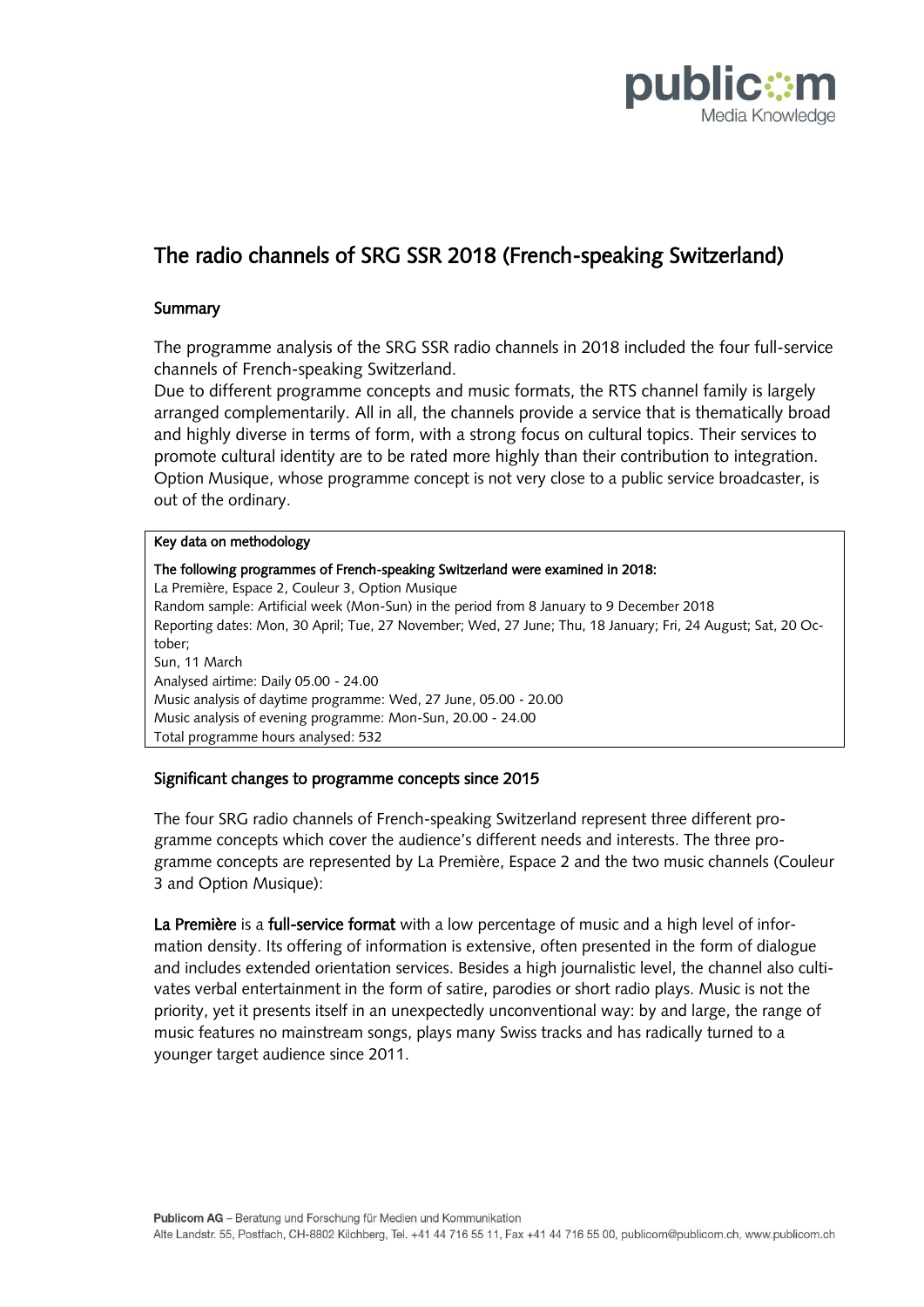

Espace 2 is a classical cultural channel, which has a similar programme concept as the second SRG channels of German- and Italian-speaking Switzerland. Cultural topics and classical music take high priority and, although Espace 2 also places focus on sophisticated, complex verbal content, music is the channel's most important element. The programme concept has changed drastically since 2015: the percentage of music has been significantly increased at the expense of information and the traditional classical music format has been expanded to include jazz, world music and pop. The focus of content has also shifted more strongly to Swiss culture, focusing on French-speaking Switzerland, after a marked orientation towards France had been evident previously.

In terms of programme structure, Couleur 3 and Option Musique correspond to the type of the modern accompanying radio channel with a high proportion of (pop) music and compact information and services. However, both channels cover different target group needs. While Option Musique cuts down information to the most essential, **Couleur 3** offers a more developed information service and also features numerous elements of verbal entertainment. However, the most significant differences between the two channels concern their music formats. In its daytime programme, Couleur 3 features an urban format, based on the latest releases. Thereby, it appeals to a young audience. Option Musique focuses on light, French-language pop music permeated by many oldies. Obviously, the positioning of Option Musique follows the strategy of maximizing the network's range. Its programme is to address an older segment of the audience that is overwhelmed by the wordiness and information density of La Première or that has more modest demands on the contents of a radio channel.

#### High editorial quality – focus on cultural topics, economy given little attention

Information is among the RTS channels' core competencies. The channels dedicate a high portion of their airtime to information. La Première dedicates two-thirds of its programming time to information and Espace 2 also has a reduced but still high information component. Furthermore, the channels put large effort into the formal treatment of this information. Primarily, La Première and Espace 2, in part also Couleur 3, strive to elucidate facts and provide background information. They make use of a wide inventory of journalistic formats. Option Musique instead presents its sparse information primarily in the form of compact news bulletins that convey the facts without any further contextualisation.

The vast majority of the information content broadcast by the RTS channels is also – in contrast to SRF channels – **original** in nature, i.e. the percentage of repeated information elements is low, standing at 14% of the total information volume (SRF: 55%).

Although the RTS channels embody different programme concepts and appeal to different target audiences, a sense of thematic complementarity can only be determined to some extent. The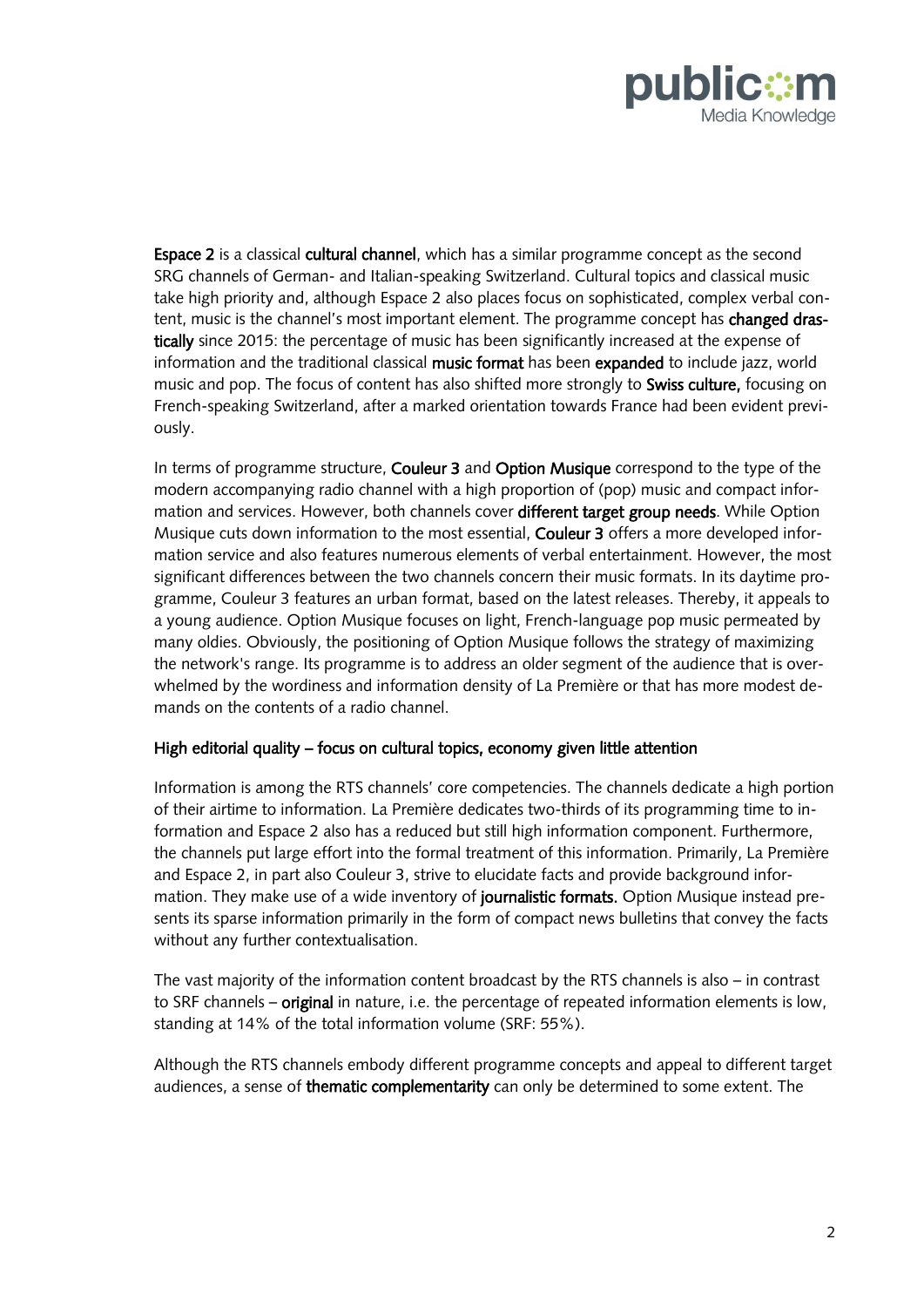

cultural channel Espace 2 is highly devoted to cultural topics, yet culture is also a thematic focus of La Première and Couleur 3. Overall, culture accounts for more than one third of the total RTS information production and is much more present than other relevant topics such as politics, economics or science. Compared to German- and Italian-speaking Switzerland, economics receives less attention. Tabloid topics and sport also receive less attention on the RTS channels (with the exception of Option Musique) than on the SRG channels in the rest of Switzerland.

## Broad range of actors – different orientation services

The RTS channels include a **broad range** of actors, which has expanded considerably even since 2015. The close association with the authorities often observed in the media is not observable for the RTS channels. Put differently, they report at least as often or even more often (La Première) about the activities of the political parties and the legislative bodies as about those of the executive protagonists. An analysis of the focus on protagonists of different political party orientations shows that the attention is broadly distributed. However, the activities of the parties represented in the Federal Council are taken into greater account than those of the other political groups.

It is helpful for the audience if the different opinions and perspectives on a given topic are elucidated. This **orientation service** is provided by the RTS channels in different ways, but to a much lesser degree compared to the previous analysis. La Première most often focuses on the spectrum of perspectives and opinions thanks to its pronounced culture of debate, which is hardly the case with Couleur 3 and Option Musique.

## Slight decline in consideration of other language regions

The SRG's special position in the Swiss media landscape and its fee privilege tend to be publicly justified with its integration mandate. Therefore, particularly high standards are to be placed on the integration services. One major integration service could consist of the SRG channels helping to increase knowledge of the other parts of the country.

With one exception, the RTS channels pay more attention to events happening **abroad** than to national events or those in French-speaking Switzerland. Option Musique and Couleur 3 in particular grant foreign countries significantly more airtime than Switzerland. As in previous years, France enjoys a lot of attention – more than the other language regions. Only Espace 2 deviates from this pattern. The cultural programme has abandoned the strong focus it placed on France until 2015 in favour of a much stronger focus on French-speaking Switzerland. However, Espace 2 and the other RTS channels do not report on the **other language regions** more often than they did before. Since the last survey (2015), attention on the other parts of the country has even declined slightly. And when reporting on other language regions, the focus is almost always on